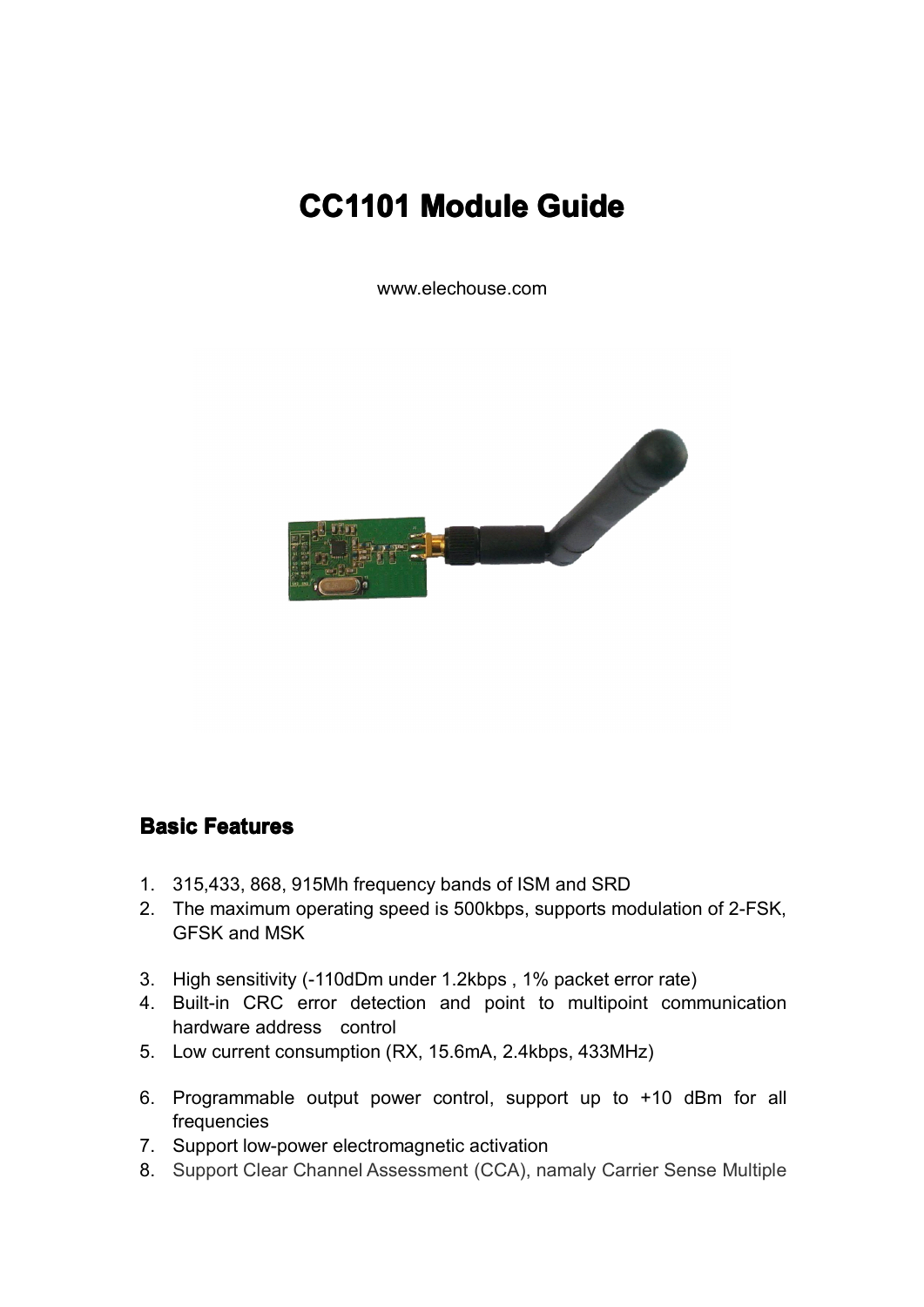Access (CSMA).

- 9. Support frequency hopping
- 10. Address can be set by software, and programming is very easy
- 11. Standard DIP interfaces
- 12. Separate 64-byte RX and TX data FIFO

# **Interface circuit Description:**

- $\triangleright$  VCC is connected with power supply between 1.9V~3.6V. Voltage more than 3.6V will damage the module.Recommended voltage is 3.3V .
- $\triangleright$  Except power supply VCC and , other pins can be directly connected to 3V or 5V MCU IO ports.
- $\geq$  9 feet, 10 feet is connected to GND
- $\triangleright$  Standard DIP pin with spacing of 2.54mm, other DIP interface can be customized.
- $\triangleright$  For 51MCU, 10K pull-up resistor is necessary if connecting with P0. While connecting with other pins, it is not necessary.
- $\triangleright$  If MCU outputs 5V and more than 10mA, resistance is recommended to be connected as <sup>a</sup> divider. Or it may damage the module. If the output is 3.3V, no divider is needed.

# **Structure tructure and pin description description**

This module uses the Chipcon CC1100 chip. It is operating at 433/868/915MHZ of ISM band. It consists of <sup>a</sup> frequency modulator, <sup>a</sup> receiver with demodulator, <sup>a</sup> power amplifier, <sup>a</sup> crystal oscillator and <sup>a</sup> regulator. Preamble and the CRC code are generated automatically, wich can be easily cinfigured through SPI interface.



| Pin.<br>Number | Pin Name Pin Type |                       | Description                                              |
|----------------|-------------------|-----------------------|----------------------------------------------------------|
| 1.2            | VCC.              | Power Input 1.9V~3.6V |                                                          |
| -3.            |                   |                       | Digital Input Serial configuration interface, data input |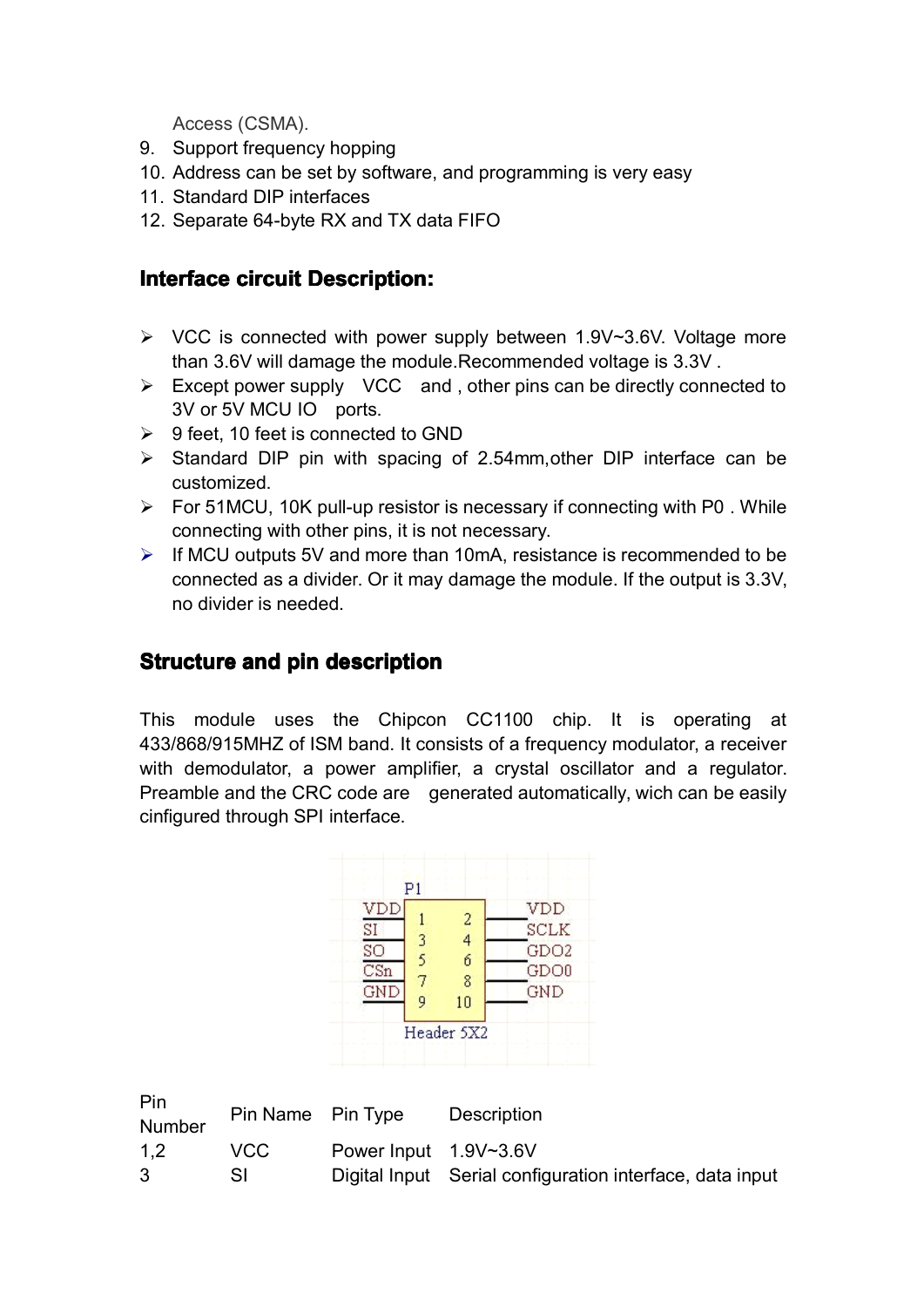| 4              | <b>SCLK</b>         | Digital Input      | Serial configuration interface, clock input                                                     |
|----------------|---------------------|--------------------|-------------------------------------------------------------------------------------------------|
| 5              | <b>SO</b><br>(GD01) | Digital<br>Output  | Serial configuration interface, data output.<br>Optional general output pin when CSn is<br>high |
|                |                     |                    | Digital output pin for general use:<br>• Test signals                                           |
| 6              | GDO <sub>2</sub>    | <b>Digital</b>     | • FIFO status signals                                                                           |
|                |                     | Output             | • Clear Channel Indicator                                                                       |
|                |                     |                    | • Clock output, down-divided from XOSC                                                          |
|                |                     |                    | • Serial output RX data                                                                         |
| $\overline{7}$ | CSn                 | Digital Input      | Serial configuration interface, chip select                                                     |
|                |                     |                    | Digital output pin for general use:                                                             |
|                |                     |                    | • Test signals                                                                                  |
|                |                     |                    | • FIFO status signals                                                                           |
|                |                     |                    | • Clear Channel Indicator                                                                       |
| 8              | GDO <sub>0</sub>    | Digital I/O        | • Clock output, down-divided from XOSC                                                          |
|                |                     |                    | • Serial output RX data                                                                         |
|                |                     |                    | • Serial input TX data                                                                          |
|                |                     |                    | Also used as analog<br>test I/O<br>for<br>prototype/production testing                          |
| 9,10           | <b>GND</b>          | Ground<br>(analog) | Analog ground connection                                                                        |

For more configuration information, please refer to CC1101 Datasheet.

# **Programming Programming Guide**

| // CC2500/CC1100 STROBE, CONTROL AND STATUS REGSITER |
|------------------------------------------------------|
|------------------------------------------------------|

# Define CCxxx0\_IOCFG2 0x00 / / GDO2 output pin configuration

# Define CCxxx0\_IOCFG1 0x01 / / GDO1 output pin configuration

# Define CCxxx0\_IOCFG0 0x02 / / GDO0 output pin configuration

# Define CCxxx0\_FIFOTHR 0x03 / / RX FIFO and TX FIFO thresholds

# Define CCxxx0\_SYNC1 0x04 / / Sync word, high INT8U

# Define CCxxx0\_SYNC0 0x05 / / Sync word, low INT8U

# Define CCxxx0 PKTLEN 0x06 / / Packet length

#### # Define CCxxx0\_PKTCTRL1 0x07 / / Packet automation control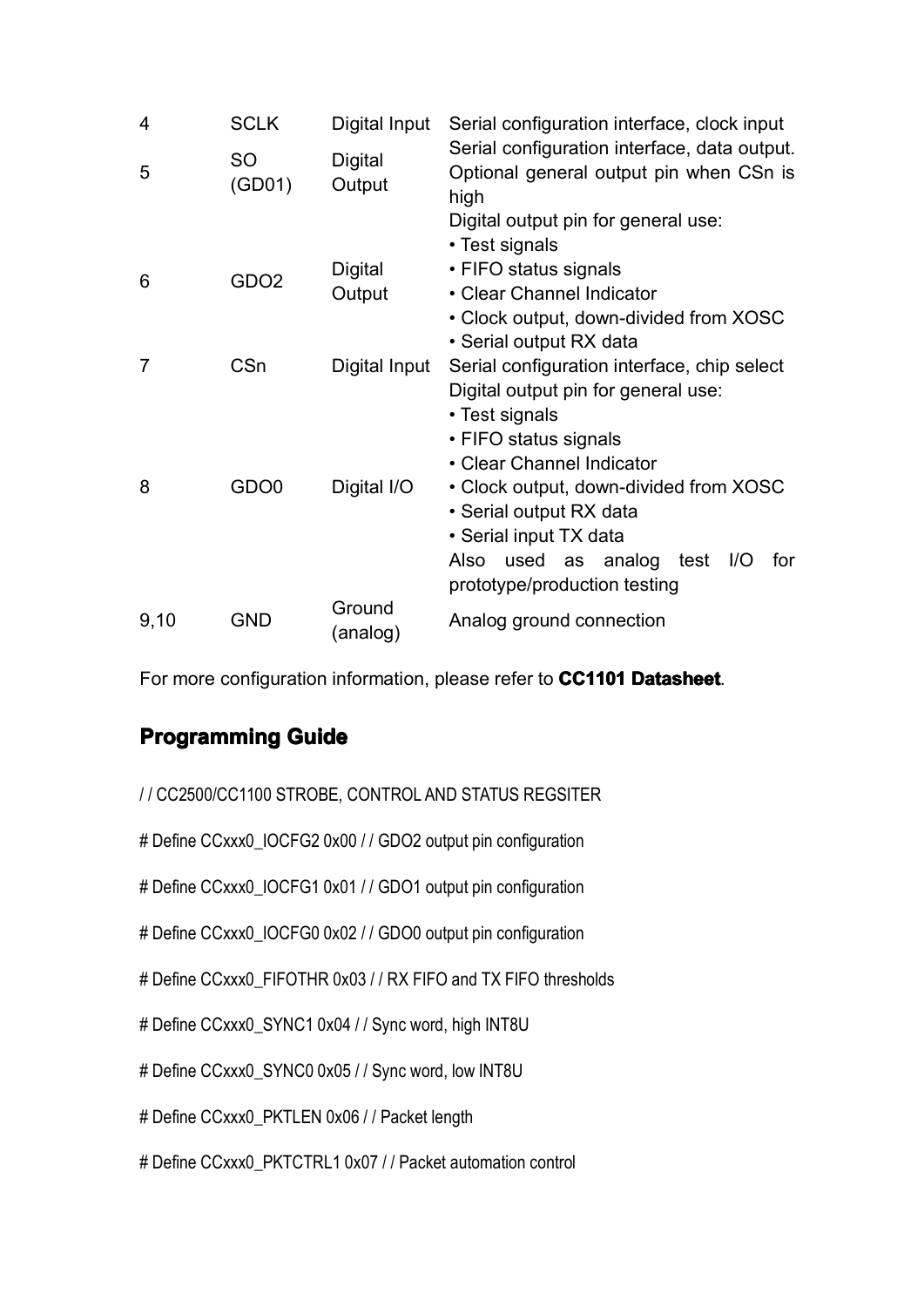# Define CCxxx0\_PKTCTRL0 0x08 / / Packet automation control

# Define CCxxx0\_ADDR 0x09 / / Device address

# Define CCxxx0\_CHANNR 0x0A / / Channel number

# Define CCxxx0\_FSCTRL1 0x0B / / Frequency synthesizer control

# Define CCxxx0\_FSCTRL0 0x0C / / Frequency synthesizer control

# Define CCxxx0\_FREQ2 0x0D / / Frequency control word, high INT8U

# Define CCxxx0\_FREQ1 0x0E / / Frequency control word, middle INT8U

# Define CCxxx0\_FREQ0 0x0F / / Frequency control word, low INT8U

# Define CCxxx0\_MDMCFG4 0x10 / / Modem configuration

# Define CCxxx0\_MDMCFG3 0x11 / / Modem configuration

# Define CCxxx0\_MDMCFG2 0x12 / / Modem configuration

# Define CCxxx0\_MDMCFG1 0x13 / / Modem configuration

# Define CCxxx0\_MDMCFG0 0x14 / / Modem configuration

# Define CCxxx0\_DEVIATN 0x15 / / Modem deviation setting

# Define CCxxx0\_MCSM2 0x16 / / Main Radio Control State Machine configuration

# Define CCxxx0 MCSM1 0x17 / / Main Radio Control State Machine configuration

# Define CCxxx0\_MCSM0 0x18 / / Main Radio Control State Machine configuration

# Define CCxxx0\_FOCCFG 0x19 / / Frequency Offset Compensation configuration

# Define CCxxx0\_BSCFG 0x1A / / Bit Synchronization configuration

# Define CCxxx0\_AGCCTRL2 0x1B / / AGC control

# Define CCxxx0\_AGCCTRL1 0x1C / / AGC control

# Define CCxxx0\_AGCCTRL0 0x1D / / AGC control

# Define CCxxx0 WOREVT1 0x1E / / High INT8U Event 0 timeout

# Define CCxxx0\_WOREVT0 0x1F / / Low INT8U Event 0 timeout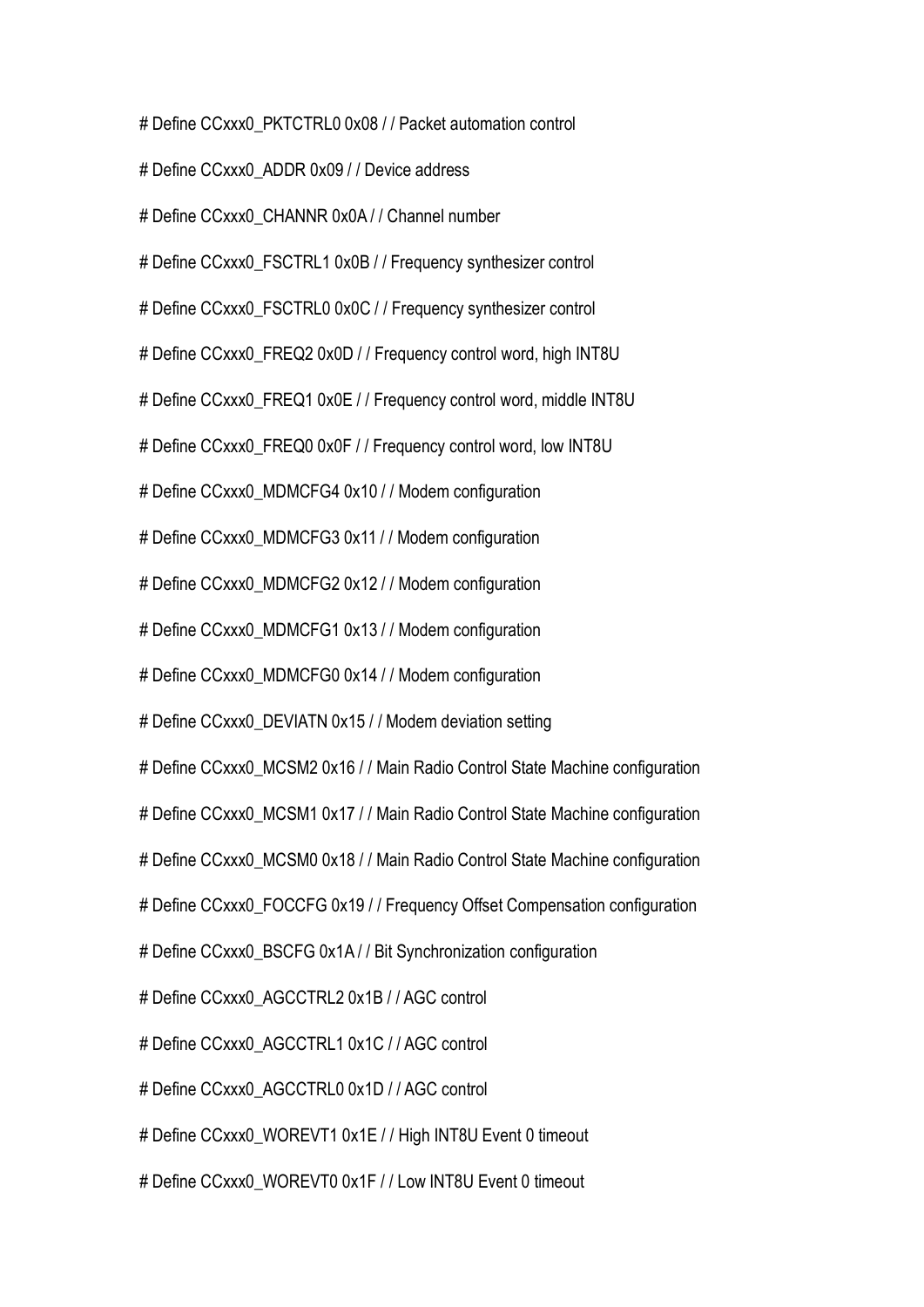# Define CCxxx0\_WORCTRL 0x20 / / Wake On Radio control

# Define CCxxx0\_FREND1 0x21 / / Front end RX configuration

# Define CCxxx0\_FREND0 0x22 / / Front end TX configuration

# Define CCxxx0\_FSCAL3 0x23 / / Frequency synthesizer calibration

# Define CCxxx0 FSCAL2 0x24 / / Frequency synthesizer calibration

# Define CCxxx0\_FSCAL1 0x25 / / Frequency synthesizer calibration

# Define CCxxx0\_FSCAL0 0x26 / / Frequency synthesizer calibration

# Define CCxxx0\_RCCTRL1 0x27 / / RC oscillator configuration

# Define CCxxx0\_RCCTRL0 0x28 / / RC oscillator configuration

# Define CCxxx0\_FSTEST 0x29 / / Frequency synthesizer calibration control

# Define CCxxx0\_PTEST 0x2A / / Production test

# Define CCxxx0\_AGCTEST 0x2B / / AGC test

# Define CCxxx0\_TEST2 0x2C / / Various test settings

# Define CCxxx0\_TEST1 0x2D / / Various test settings

# Define CCxxx0\_TEST0 0x2E / / Various test settings

/ / Strobe commands

# Define CCxxx0\_SRES 0x30 / / Reset chip.

# Define CCxxx0\_SFSTXON 0x31 / / Enable and calibrate frequency synthesizer (if MCSM0.FS\_AUTOCAL <sup>=</sup> 1).

/ / If in RX / TX: Go to <sup>a</sup> wait state where only the synthesizer is

/ / Running (for quick RX / TX turnaround).

# Define CCxxx0\_SXOFF 0x32 / / Turn off crystal oscillator.

# Define CCxxx0\_SCAL 0x33 / / Calibrate frequency synthesizer and turn it off

/ / (Enables quick start).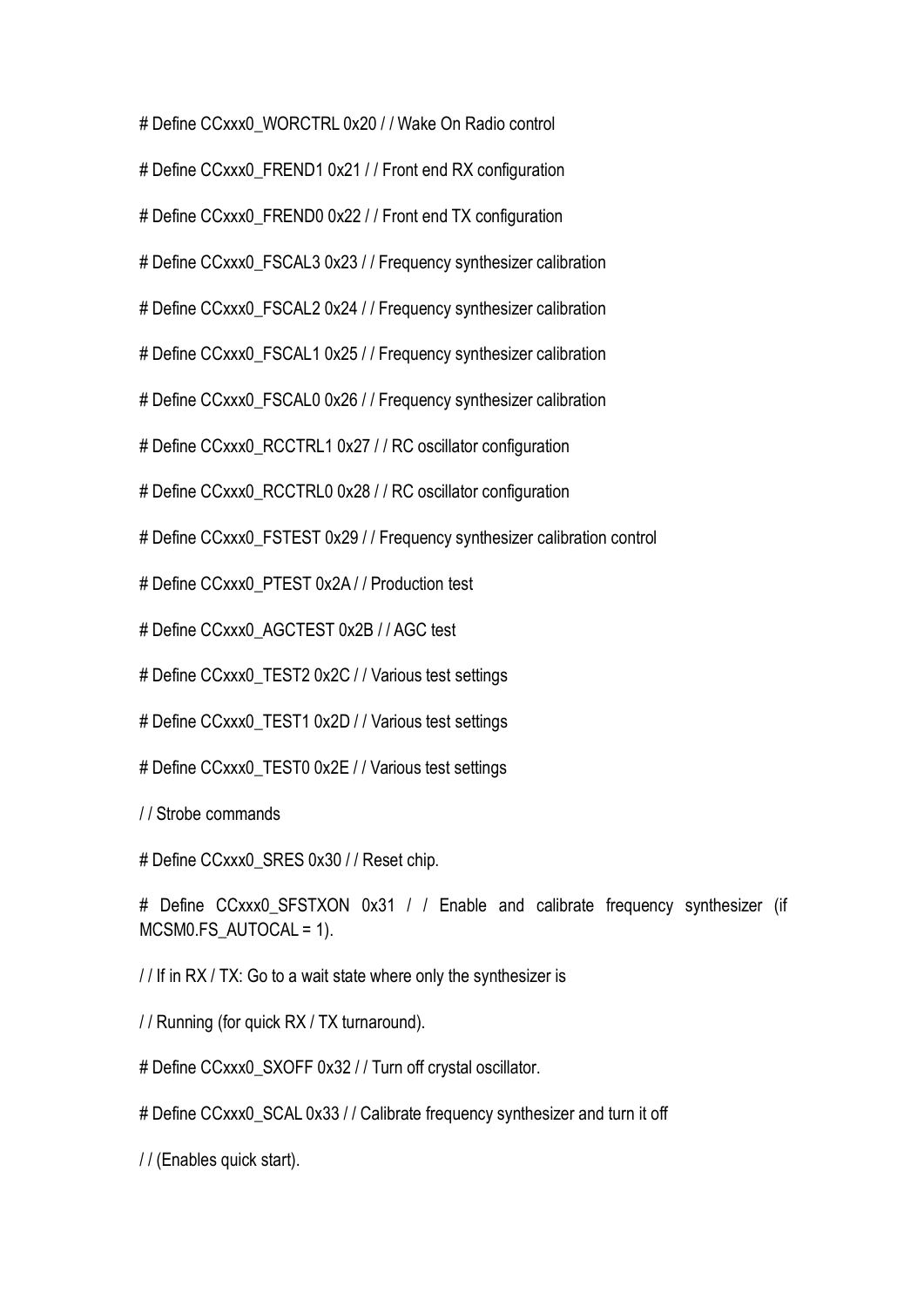# Define CCxxx0\_SRX 0x34 / / Enable RX. Perform calibration first if coming from IDLE and

/ / MCSM0.FS\_AUTOCAL <sup>=</sup> 1.

# Define CCxxx0\_STX 0x35 / / In IDLE state: Enable TX. Perform calibration first if

/ / MCSM0.FS\_AUTOCAL <sup>=</sup> 1. If in RX state and CCA is enabled:

/ / Only go to TX if channel is clear.

# Define CCxxx0\_SIDLE 0x36 / / Exit RX / TX, turn off frequency synthesizer and exit

/ / Wake-On-Radio mode if applicable.

# Define CCxxx0\_SAFC 0x37 / / Perform AFC adjustment of the frequency synthesizer

# Define CCxxx0\_SWOR 0x38 / / Start automatic RX polling sequence (Wake-on-Radio)

# Define CCxxx0 SPWD 0x39 / / Enter power down mode when CSn goes high.

# Define CCxxx0\_SFRX 0x3A / / Flush the RX FIFO buffer.

# Define CCxxx0 SFTX 0x3B / / Flush the TX FIFO buffer.

# Define CCxxx0\_SWORRST 0x3C / / Reset real time clock.

# Define CCxxx0 SNOP 0x3D / / No operation. May be used to pad strobe commands to two

/ / INT8Us for simpler software.

# Define CCxxx0\_PARTNUM 0x30

# Define CCxxx0\_VERSION 0x31

# Define CCxxx0\_FREQEST 0x32

# Define CCxxx0\_LQI 0x33

# Define CCxxx0\_RSSI 0x34

# Define CCxxx0\_MARCSTATE 0x35

# Define CCxxx0\_WORTIME1 0x36

# Define CCxxx0\_WORTIME0 0x37

# Define CCxxx0\_PKTSTATUS 0x38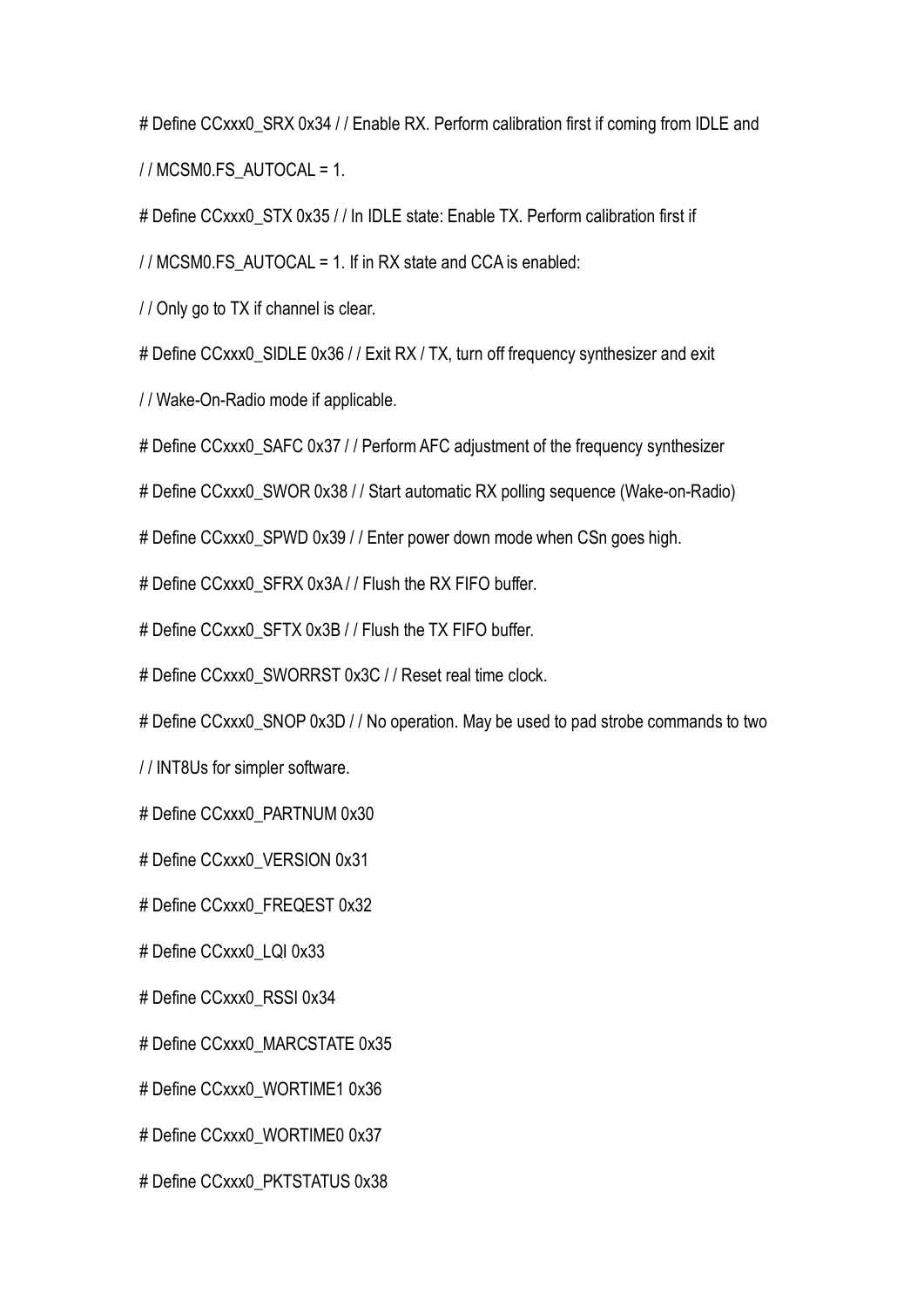# Define CCxxx0\_VCO\_VC\_DAC 0x39

# Define CCxxx0\_TXBYTES 0x3A

# Define CCxxx0\_RXBYTES 0x3B

# Define CCxxx0\_PATABLE 0x3E

# Define CCxxx0\_TXFIFO 0x3F

# Define CCxxx0\_RXFIFO 0x3F

/ / RF\_SETTINGS is <sup>a</sup> data structure which contains all relevant CCxxx0 registers

typedef struct S\_RF\_SETTINGS {

INT8U FSCTRL2; / /

INT8U FSCTRL1; / / Frequency synthesizer control.

INT8U FSCTRL0; / / Frequency synthesizer control.

INT8U FREQ2; / / Frequency control word, high INT8U.

INT8U FREQ1; / / Frequency control word, middle INT8U.

INT8U FREQ0; / / Frequency control word, low INT8U.

INT8U MDMCFG4; / / Modem configuration.

INT8U MDMCFG3; / / Modem configuration.

INT8U MDMCFG2; / / Modem configuration.

INT8U MDMCFG1; / / Modem configuration.

INT8U MDMCFG0; / / Modem configuration.

INT8U CHANNR; / / Channel number.

INT8U DEVIATN; / / Modem deviation setting (when FSK modulation is enabled).

INT8U FREND1; / / Front end RX configuration.

INT8U FREND0; / / Front end RX configuration.

INT8U MCSM0; / / Main Radio Control State Machine configuration.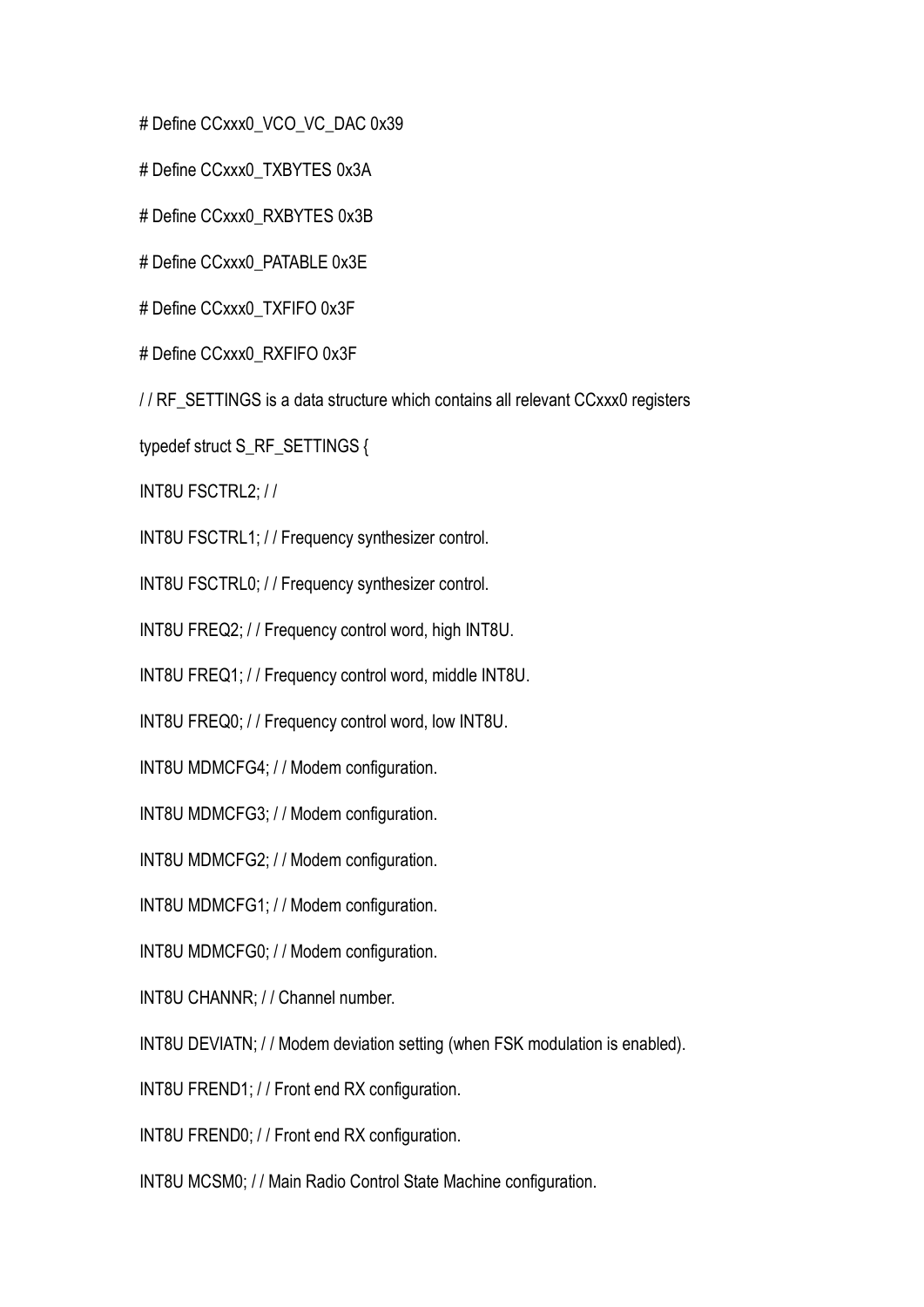INT8U FOCCFG; / / Frequency Offset Compensation Configuration.

INT8U BSCFG; / / Bit synchronization Configuration.

INT8U AGCCTRL2; / / AGC control.

INT8U AGCCTRL1; // AGC control.

INT8U AGCCTRL0: // AGC control.

INT8U FSCAL3; / / Frequency synthesizer calibration.

INT8U FSCAL2; / / Frequency synthesizer calibration.

INT8U FSCAL1; / / Frequency synthesizer calibration.

INT8U FSCAL0; / / Frequency synthesizer calibration.

INT8U FSTEST;

/ / Frequency synthesizer calibration control

INT8U TEST2; / / Various test settings.

INT8U TEST1; / / Various test settings.

INT8U TEST0; / / Various test settings.

INT8U IOCFG2; / / GDO2 output pin configuration

INT8U IOCFG0; / / GDO0 output pin configuration

INT8U PKTCTRL1; / / Packet automation control.

INT8U PKTCTRL0; / / Packet automation control.

INT8U ADDR; / / Device address.

INT8U PKTLEN; / / Packet length.

} RF\_SETTINGS;

#### Configure the CC1101 module by reading or writing to configuration register through SPI interface. SPI serial interface consists of four lines:

MOSI: Master Output Slave Input (master write)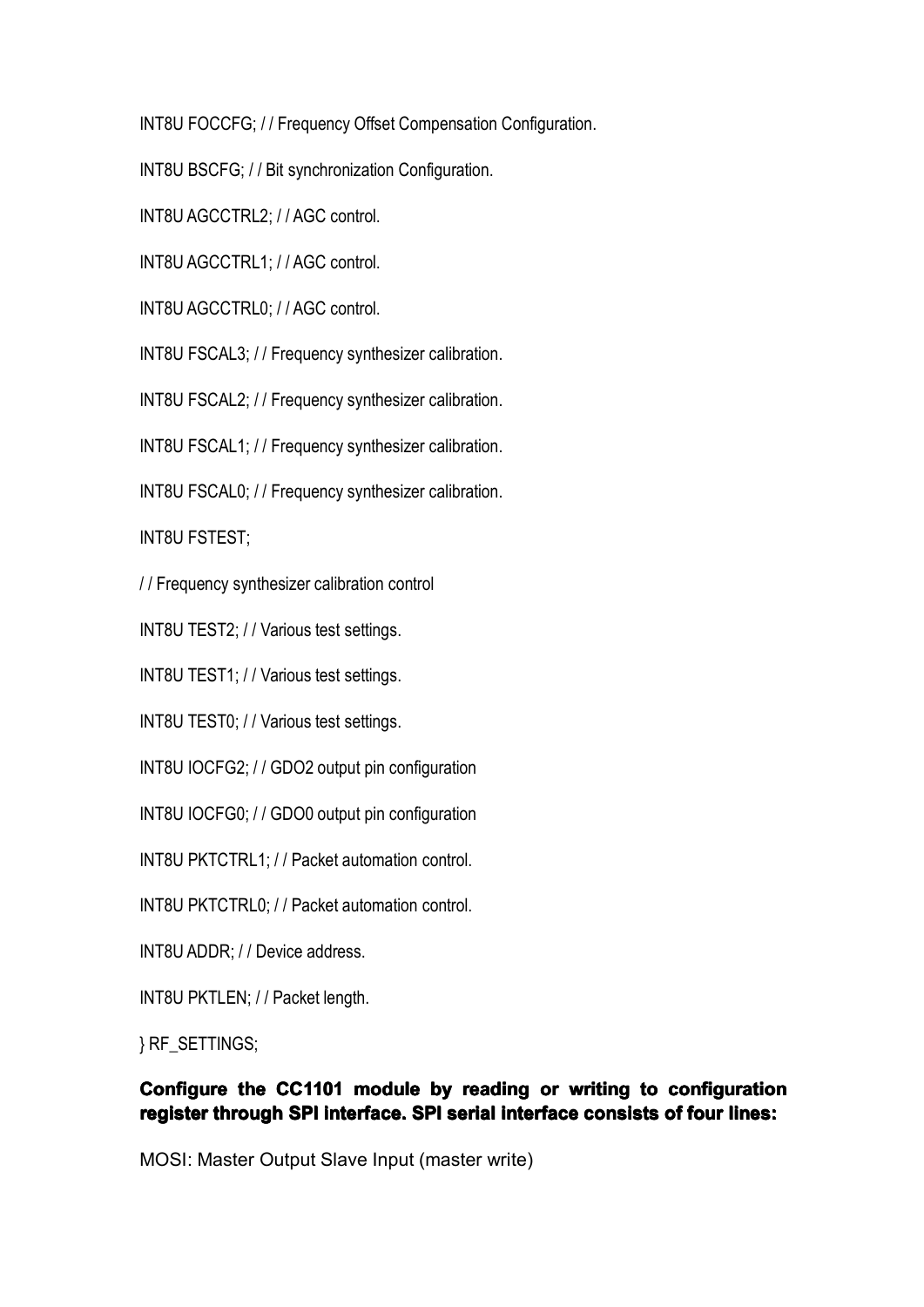```
MISO: Master Input Slave Output (master read)
SCK: Serial clock signal, controlled by master
CSN: chip select signal, low active
/ / <SPI write and read Code>
INT8U SpiTxRxByte (INT8U dat)
{
INT8U i, temp;
temp = 0;SCK = 0;
for (i = 0; i < 8; i++){
if (dat & 0x80)
{
MOSI = 1;
}
else MOSI = 0;
dat <<= 1;
SCK = 1;
\_nop_();
\text{top}(;
temp \leq 1;
if (MISO) temp ++;SCK = 0;
\text{loop}_{-}();
```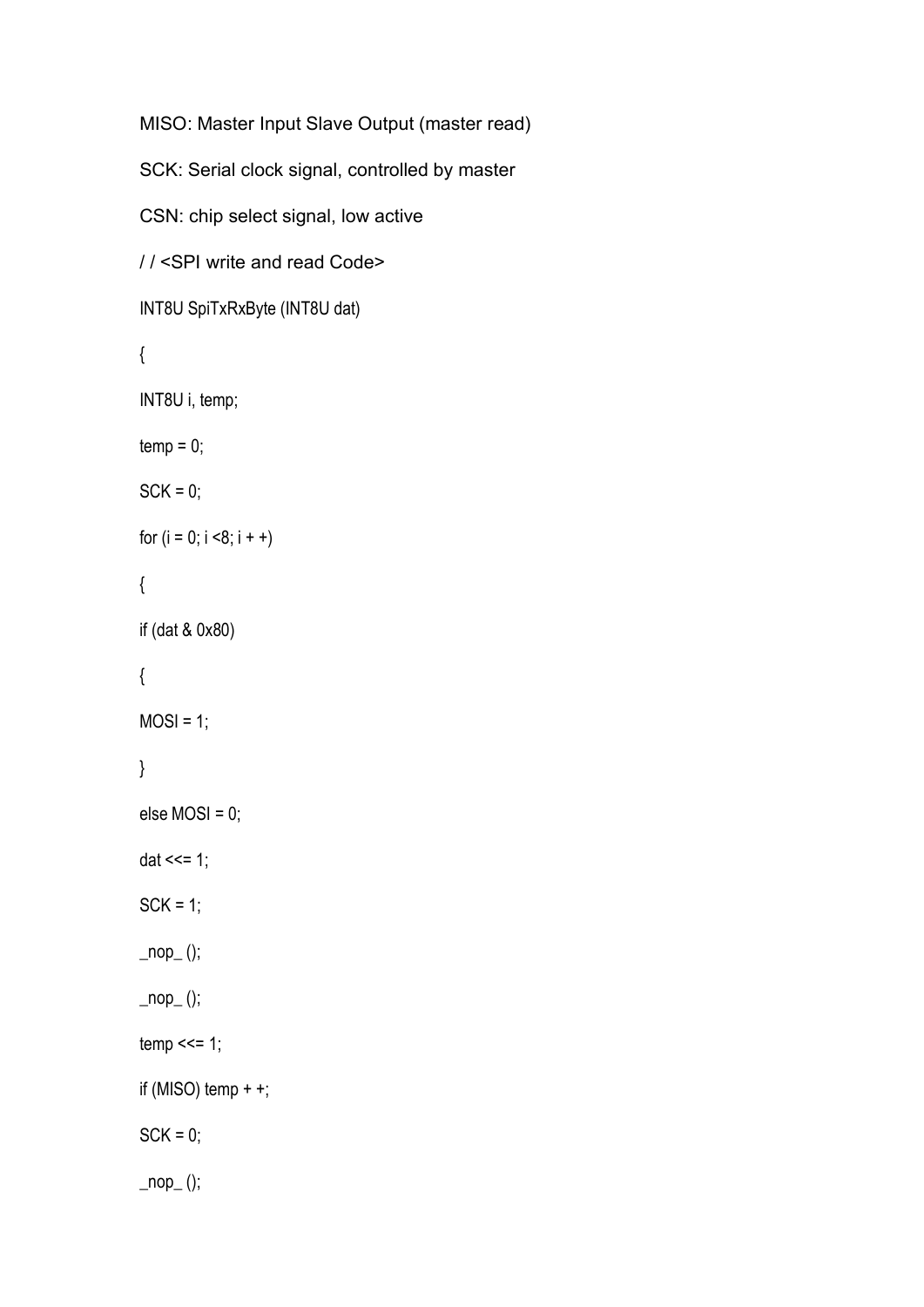```
\_nop_();
}
```
return temp;

}

## **Note : Data is transmi transmitransmitted from the high bit to low bit.**

/ / Configure the CC1101 module through the SPI interface, reading and writing into configuration register>

```
INT8U halSpiReadReg (INT8U addr)
```
{

```
INT8U temp, value;
```

```
temp = addr | READ_SINGLE; / / read register command
```
 $CSN = 0$ ;

while (MISO);

```
SpiTxRxByte (temp);
```

```
value = SpiTxRxByte (0);
```
 $CSN = 1$ ;

return value;

}

void halSpiWriteReg (INT8U addr, INT8U value)

```
{
```
 $CSN = 0;$ 

while (MISO);

SpiTxRxByte (addr); / / write address

```
SpiTxRxByte (value); / / write configuration
```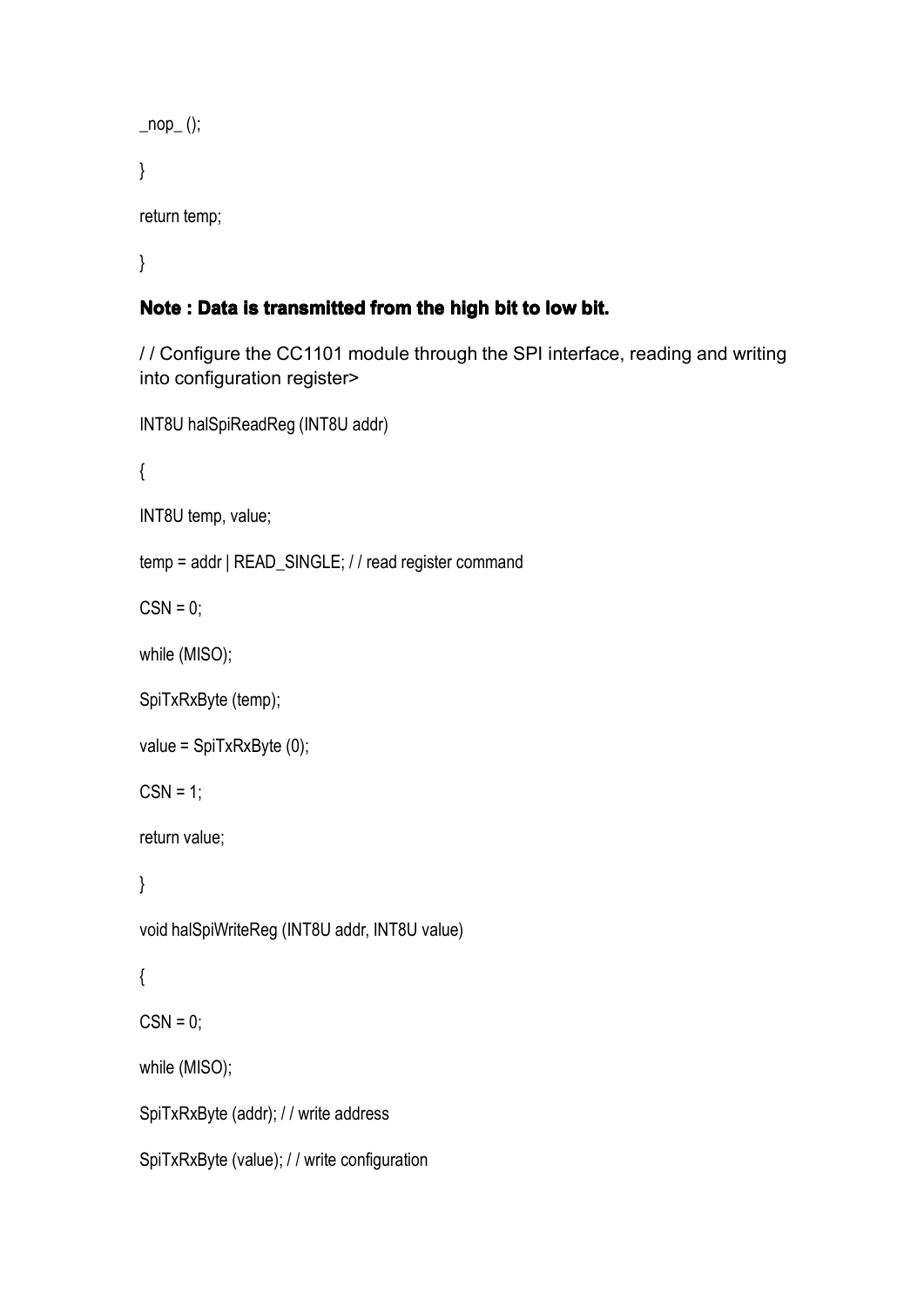```
CSN = 1;
}
```

```
/ / Configure RF1100
```

```
void halRfWriteRfSettings (void)
```
{

halSpiWriteReg (CCxxx0\_FSCTRL0, rfSettings.FSCTRL2); / / Write register settings halSpiWriteReg (CCxxx0\_FSCTRL1, rfSettings.FSCTRL1); halSpiWriteReg (CCxxx0\_FSCTRL0, rfSettings.FSCTRL0); halSpiWriteReg (CCxxx0\_FREQ2, rfSettings.FREQ2); halSpiWriteReg (CCxxx0\_FREQ1, rfSettings.FREQ1); halSpiWriteReg (CCxxx0\_FREQ0, rfSettings.FREQ0); halSpiWriteReg (CCxxx0\_MDMCFG4, rfSettings.MDMCFG4); halSpiWriteReg (CCxxx0\_MDMCFG3, rfSettings.MDMCFG3); halSpiWriteReg (CCxxx0\_MDMCFG2, rfSettings.MDMCFG2); halSpiWriteReg (CCxxx0\_MDMCFG1, rfSettings.MDMCFG1); halSpiWriteReg (CCxxx0\_MDMCFG0, rfSettings.MDMCFG0); halSpiWriteReg (CCxxx0\_CHANNR, rfSettings.CHANNR); halSpiWriteReg (CCxxx0\_DEVIATN, rfSettings.DEVIATN); halSpiWriteReg (CCxxx0\_FREND1, rfSettings.FREND1); halSpiWriteReg (CCxxx0\_FREND0, rfSettings.FREND0); halSpiWriteReg (CCxxx0\_MCSM0, rfSettings.MCSM0); halSpiWriteReg (CCxxx0\_FOCCFG, rfSettings.FOCCFG); halSpiWriteReg (CCxxx0\_BSCFG, rfSettings.BSCFG); halSpiWriteReg (CCxxx0\_AGCCTRL2, rfSettings.AGCCTRL2);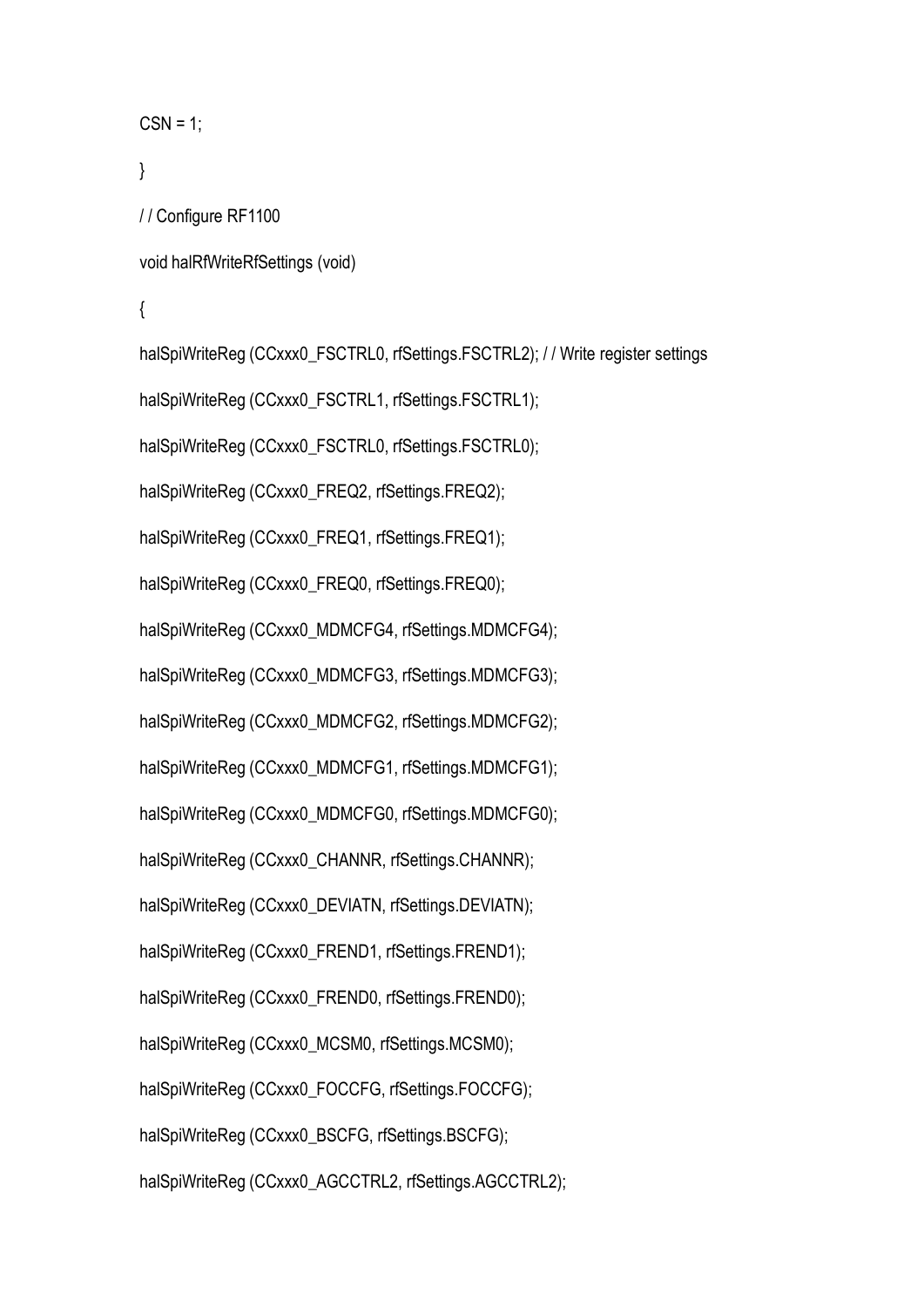halSpiWriteReg (CCxxx0\_AGCCTRL1, rfSettings.AGCCTRL1); halSpiWriteReg (CCxxx0\_AGCCTRL0, rfSettings.AGCCTRL0); halSpiWriteReg (CCxxx0\_FSCAL3, rfSettings.FSCAL3); halSpiWriteReg (CCxxx0\_FSCAL2, rfSettings.FSCAL2); halSpiWriteReg (CCxxx0\_FSCAL1, rfSettings.FSCAL1); halSpiWriteReg (CCxxx0\_FSCAL0, rfSettings.FSCAL0); halSpiWriteReg (CCxxx0\_FSTEST, rfSettings.FSTEST); halSpiWriteReg (CCxxx0\_TEST2, rfSettings.TEST2); halSpiWriteReg (CCxxx0\_TEST1, rfSettings.TEST1); halSpiWriteReg (CCxxx0\_TEST0, rfSettings.TEST0); halSpiWriteReg (CCxxx0\_IOCFG2, rfSettings.IOCFG2); halSpiWriteReg (CCxxx0\_IOCFG0, rfSettings.IOCFG0); halSpiWriteReg (CCxxx0\_PKTCTRL1, rfSettings.PKTCTRL1); halSpiWriteReg (CCxxx0\_PKTCTRL0, rfSettings.PKTCTRL0); halSpiWriteReg (CCxxx0\_ADDR, rfSettings.ADDR); halSpiWriteReg (CCxxx0\_PKTLEN, rfSettings.PKTLEN); }

rfSettings need to be defined and initialized as needed, for example:

 $// RF$  output power = 0 dBm

/ / RX filterbandwidth <sup>=</sup> 540.000000 kHz

/ / Deviation <sup>=</sup> 0.000000

/ / Datarate <sup>=</sup> 250.000000 kbps

 $//$  Modulation = (7) MSK

/ / Manchester enable <sup>=</sup> (0) Manchester disabled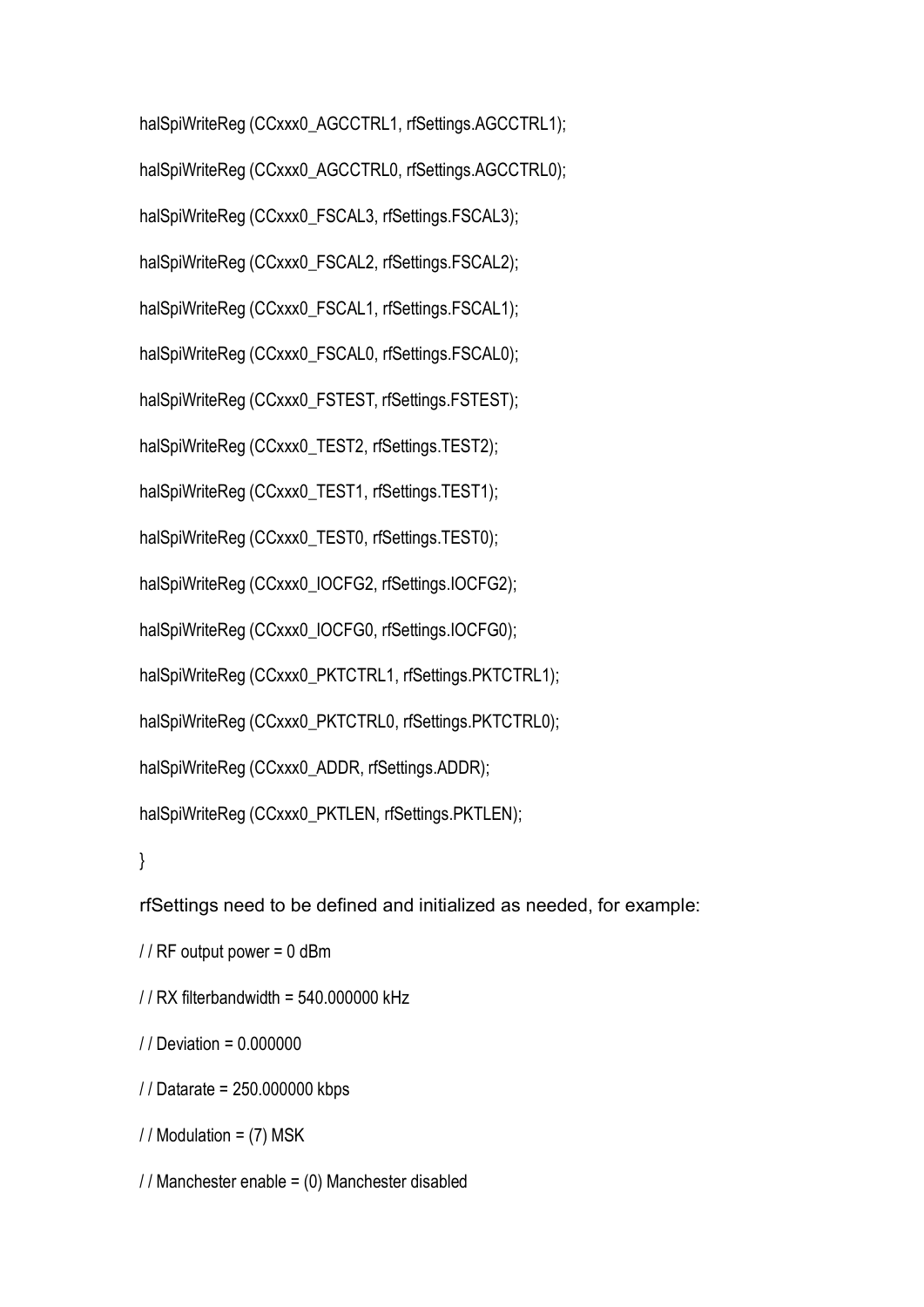/ / RF Frequency <sup>=</sup> 433.000000 MHz

/ / Channel spacing <sup>=</sup> 199.951172 kHz

 $1/$  Channel number = 0

/ / Optimization <sup>=</sup> Sensitivity

/ / Sync mode <sup>=</sup> (3) 30/32 sync word bits detected

/ / Format of RX / TX data <sup>=</sup> (0) Normal mode, use FIFOs for RX and TX

/ / CRC operation <sup>=</sup> (1) CRC calculation in TX and CRC check in RX enabled

/ / Forward Error Correction <sup>=</sup> (0) FEC disabled

/  $\ell$  Length configuration = (1) Variable length packets, packet length configured by the first received byte after sync word.

/ / Packetlength <sup>=</sup> 255

 $//$  Preamble count =  $(2)$  4 bytes

/ / Append status <sup>=</sup> 1

/ / Address check <sup>=</sup> (11) No address check

 $//$  FIFO autoflush = 0

/ / Device address <sup>=</sup> 0

/ / GDO0 signal selection <sup>=</sup> (6)

/ / GDO2 signal selection <sup>=</sup> (11) Serial Clock

const RF\_SETTINGS rfSettings <sup>=</sup> {

0x00,

0x0B, / / FSCTRL1 Frequency synthesizer control.

0x00, // FSCTRL0 Frequency synthesizer control.

0x10, // FREQ2 Frequency control word, high byte.

0xA7, / / FREQ1 Frequency control word, middle byte.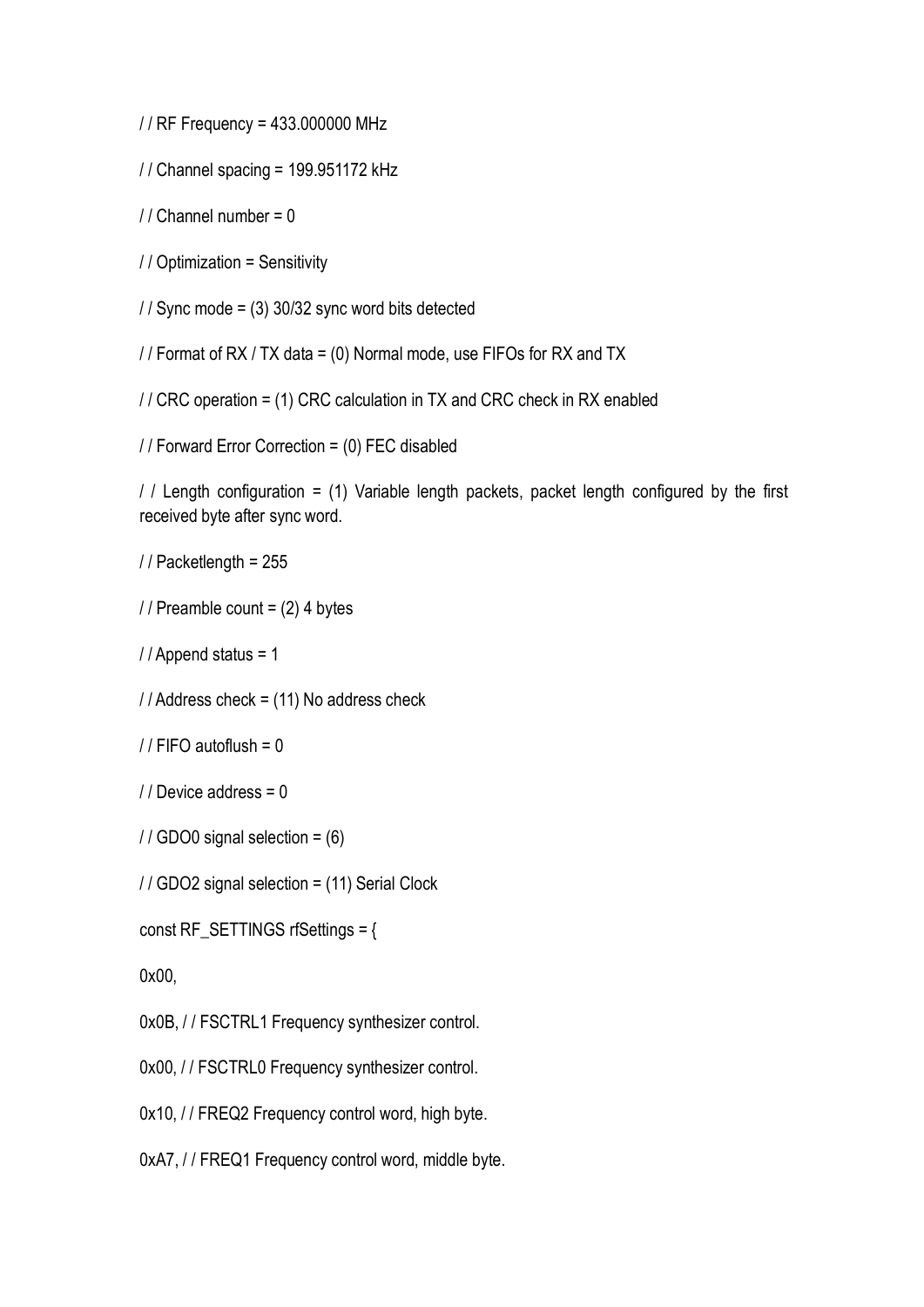0x62, / / FREQ0 Frequency control word, low byte.

- 0x2D, / / MDMCFG4 Modem configuration.
- 0x3B, / / MDMCFG3 Modem configuration.
- 0x73, / / MDMCFG2 Modem configuration.
- 0x22, / / MDMCFG1 Modem configuration.
- 0xF8, / / MDMCFG0 Modem configuration.
- 0x00, // CHANNR Channel number.
- 0x00, // DEVIATN Modem deviation setting (when FSK modulation is enabled).
- 0xB6, / / FREND1 Front end RX configuration.
- 0x10, // FREND0 Front end RX configuration.
- 0x18, // MCSM0 Main Radio Control State Machine configuration.
- 0x1D, / / FOCCFG Frequency Offset Compensation Configuration.
- 0x1C, / / BSCFG Bit synchronization Configuration.
- 0xC7, / / AGCCTRL2 AGC control.
- 0x00, // AGCCTRL1 AGC control.
- 0xB2, / / AGCCTRL0 AGC control.
- 0xEA, / / FSCAL3 Frequency synthesizer calibration.
- 0x0A, / / FSCAL2 Frequency synthesizer calibration.
- 0x00, // FSCAL1 Frequency synthesizer calibration.
- 0x11, // FSCAL0 Frequency synthesizer calibration.
- 0x59, / / FSTEST Frequency synthesizer calibration.
- 0x88, / / TEST2 Various test settings.
- 0x31, // TEST1 Various test settings.
- 0x0B, / / TEST0 Various test settings.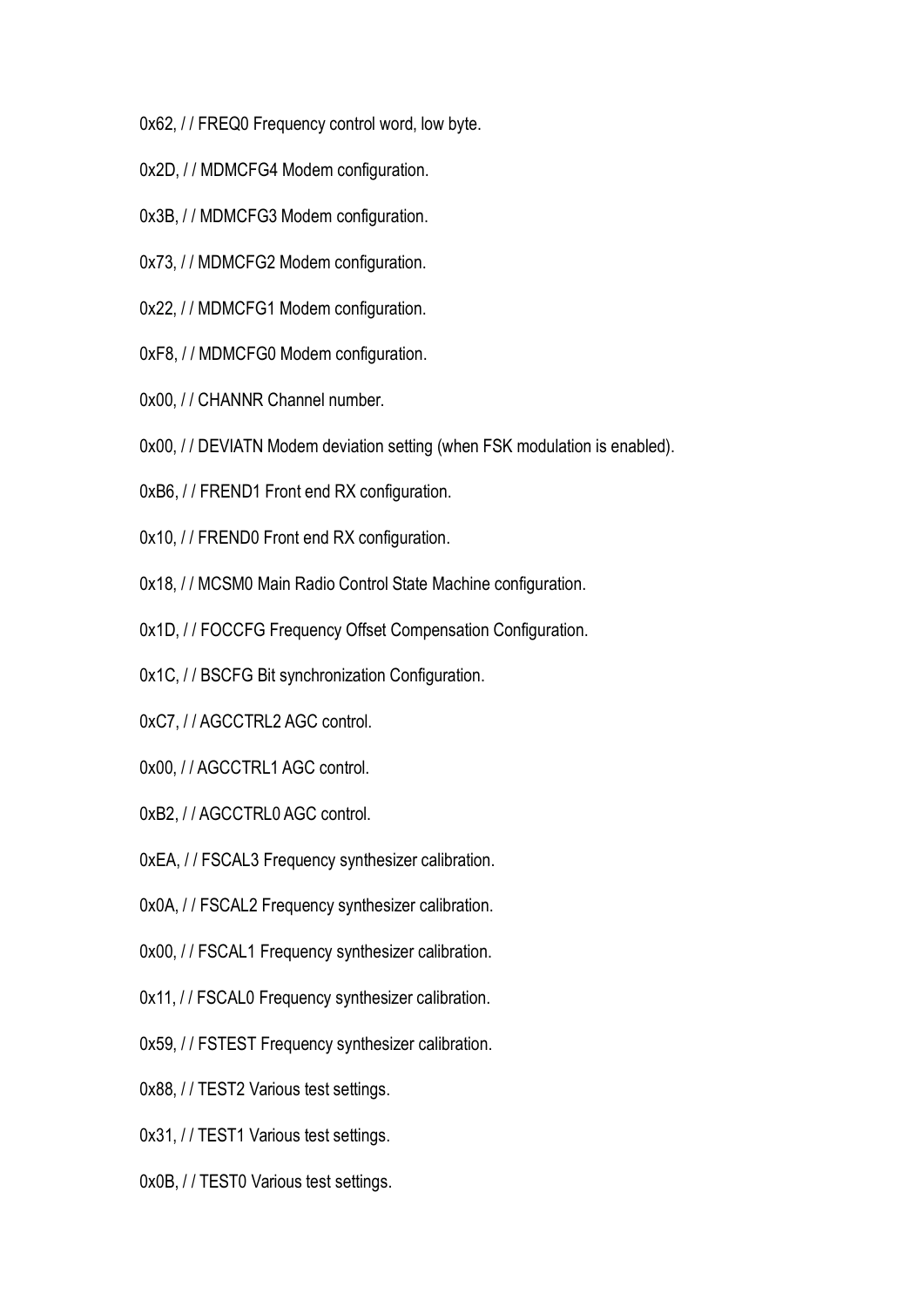0x0B, / / IOCFG2 GDO2 output pin configuration.

0x06, // IOCFG0D GDO0 output pin configuration.

0x04, / / PKTCTRL1 Packet automation control.

0x05, / / PKTCTRL0 Packet automation control.

0x00, // ADDR Device address.

0xff / / PKTLEN Packet length.

};

/ / Send data using the CC1100

```
void halRfSendPacket (INT8U * txBuffer, INT8U size)
```
{

```
halSpiWriteReg (CCxxx0_TXFIFO, size);
```
halSpiWriteBurstReg (CCxxx0\_TXFIFO, txBuffer, size); // write the data to be sent

halSpiStrobe (CCxxx0\_STX); / / send data into the transmit mode

/ / Wait for GDO0 to be set -> sync transmitted

while (! GDO0);

/ / Wait for GDO0 to be cleared -> end of packet

while (GDO0);

halSpiStrobe (CCxxx0\_SFTX);

}

/ / Receive data using the CC1100

INT8U halRfReceivePacket (INT8U \* rxBuffer, INT8U \* length)

{

INT8U status [2];

INT8U packetLength;